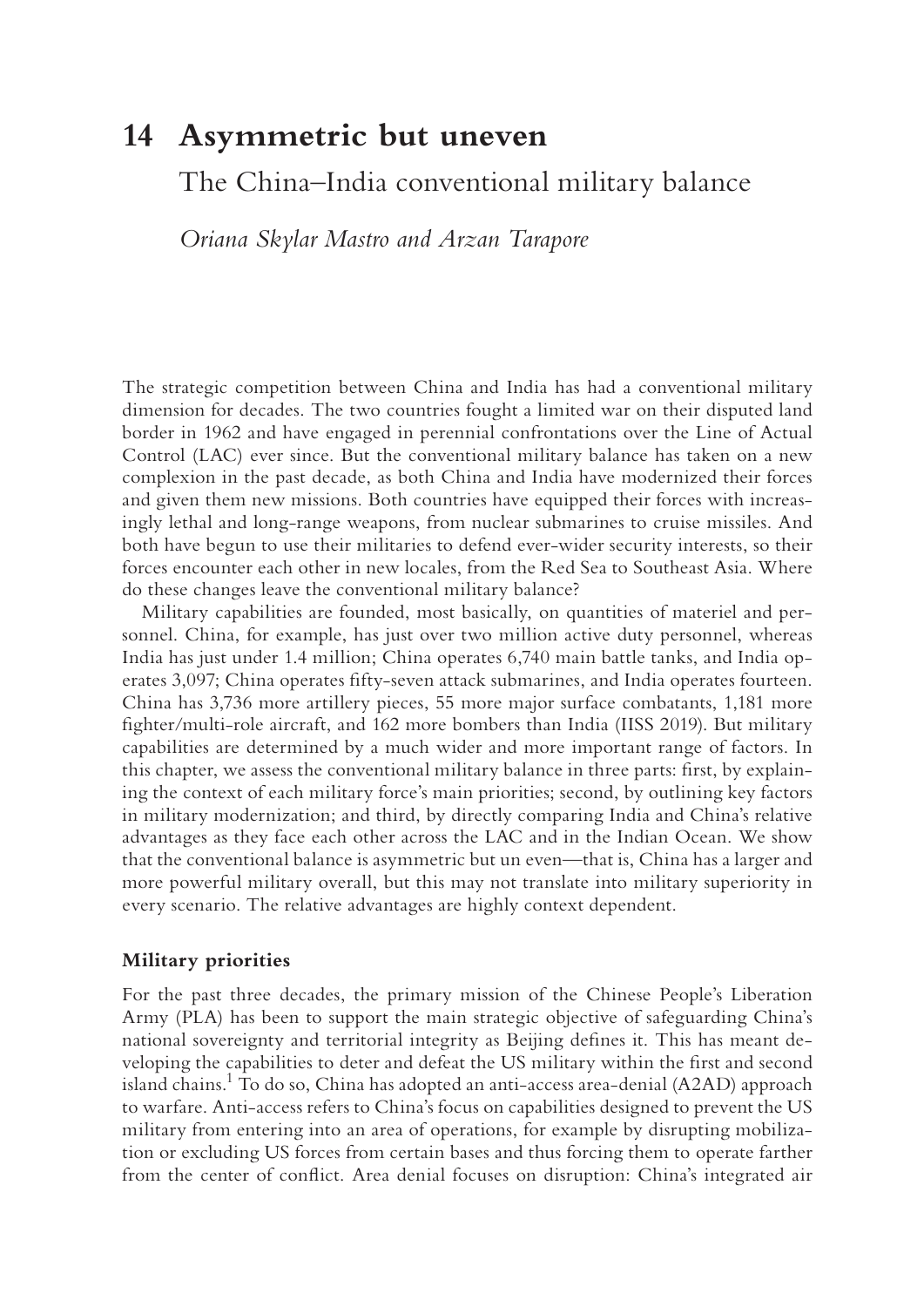defense systems, anti-ship cruise and ballistic missiles, maritime bombers, and missile and torpedo-carrying submarines would all inflict high costs on the United States in the event of war, limiting its freedom of maneuver within the first island chain.

Because of China's focus on deterring, disrupting, delaying, and degrading the deployment of US forces into the region in a Taiwan, South China Sea, or East China Sea scenario, Chinese forces are heavily concentrated in the eastern part of the country. The A2AD approach also affects China's investments: resources are increasingly diverted away from ground forces and toward the People's Liberation Army Navy (PLAN) and the People's Liberation Army Air Force (PLAAF). In other words, while China and India share a disputed border and are competing in the Indian Ocean, India falls relatively low on China's list of threats to its national security and ability to rise to great power status (Ren 2017; Mastro 2019).

The Indian military's primary mission is the defense of India's territorial integrity. Most of India's uses of force have been intended to consolidate or defend its territorial unity, including several minor actions soon after independence in Goa, Hyderabad, and Kashmir and the more recent annexation of the Siachen glacier. India's threat perceptions have long been dominated by land threats on its northern borders from China and Pakistan. Its four wars against Pakistan and one against China were all fought over disputed territories. Those territories remain disputed, and they are heavily militarized. India routinely exchanges artillery fire—and occasional special-forces raids—with Pakistan. It also seeks to fend off frequent incursions by Chinese troops across the LAC.

These continental threats, unsurprisingly, dominate India's military procurement and planning. The Indian Army attracts the lion's share of the country's defense budget and personnel: in the 2018–2019 budget, it was allocated fifty-five percent of the military services' budget (whereas the Air Force was allocated twenty-three percent and the Navy, fifteen percent), in large part because it accounts for over eighty-five percent of India's military personnel (Behera 2018a). The continental bias is even more pronounced when we include the paramilitary security forces outside the conventional military—a total of another 1,586,000 personnel (IISS 2019).

In contrast, New Delhi has traditionally perceived less acute threats from its southern maritime approaches. It regards the Indian Ocean, including its islands and littoral states, as an area of natural Indian influence. India has occasionally intervened militarily to assert its primacy over smaller states—for example, in Sri Lanka in 1987–1990 and in the Maldives in 1988—especially in the face of perceived encroachment by extra-regional powers. In the past decade, India has recognized new maritime threats such as terrorism. To address these threats, and especially because the perpetrators of the "26/11" Bombay attacks in 2008 infiltrated from the harbor, India is redoubling its coastal security defenses.

## **Military modernization to date**

Thanks to China's significantly larger economy and greater defense allocations, the PLA has modernized its forces much more ambitiously in the past decade than has India. India's modernization has been encumbered not only by its comparative lack of resources, but also by its low bureaucratic capacity. The PLA's key modernization initiatives (often driven by other requirements such as its competition with the United States) affect the dyadic China–India balance, creating a growing military capabilities gap between the two countries. The different trajectories of modernization are vividly apparent in four dimensions.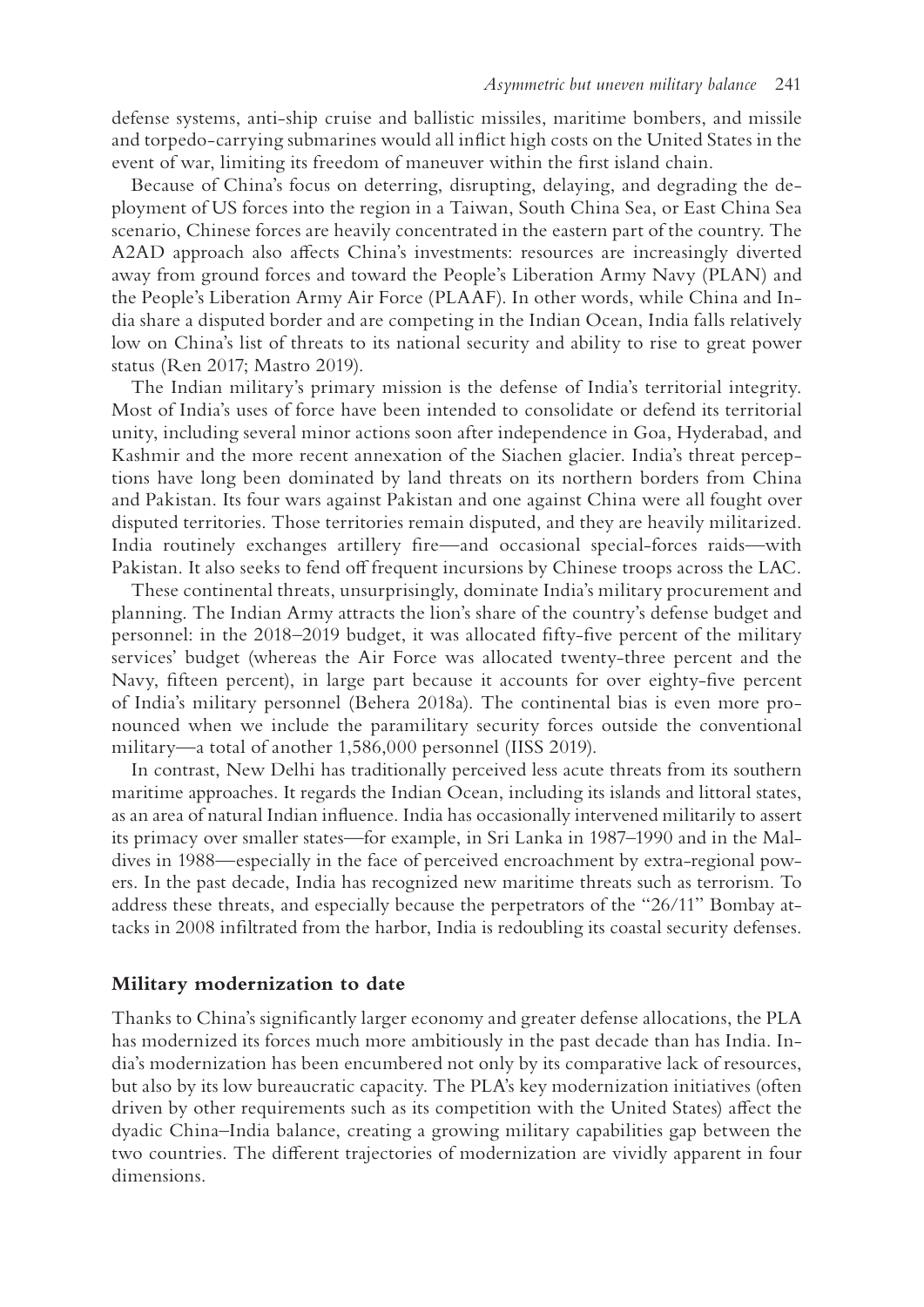#### *Economic resources*

First, the Chinese military has access to significantly greater national economic resources with which to modernize, while the Indian military must make do with a smaller share of a smaller pie. Thanks to decades of high economic growth, China now has the second-largest defense budget in the world, after the United States. The official defense budget continues to enjoy real growth, even as national economic growth has slowed in the past decade. The actual defense budget is probably about twenty to twenty-five percent larger than official figures suggest, because these figures omit major spending categories such as research and development and foreign acquisitions. As the PLA's modernization reduces the number of active duty personnel, a greater share of the Chinese defense budget will be available for capital expenditure and operations (Office of the Secretary of Defense 2018).

In contrast, India's defense allocations as a share of the national budget have been stagnant for the past decade (Behera 2018b). Despite vocal calls for increased defense spending—including from parliamentary committees—New Delhi is unlikely to summon the political will to increase defense spending significantly at the cost of other urgent priorities. Even more damaging, however, is the fact that a growing share of the defense budget is being spent on pay and pensions rather than on new equipment for military modernization (Behera 2018a).

India's military services, as a result, cannot replace aging equipment, let alone expand their inventory. The Air Force is in a particularly problematic position: its aircraft strength has dwindled in recent decades as its older aircraft reach obsolescence, while insufficient resources and inefficient procurement processes delay the acquisition of replacements. It can now field only thirty-three fighter and multi-role aircraft squadrons out of a mandated strength of forty-two squadrons (IISS 2019). The core of its fighting power comes from eleven squadrons of Su-30MKI multi-role aircraft, but even they suffer extremely low serviceability rates of approximately fifty-five to sixty percent (Bedi 2017). The centerpiece of the Indian Army's offensive capability against China has also been gutted by resource constraints. The Mountain Strike Corps, which had been bedeviled by funding shortfalls since the announcement of its creation in 2013, was suspended in 2018, and its future remains in doubt (Dutta 2018).

More generally, the Indian military lacks the resources to maintain its mandated "war wastage reserves" (WWR)—the stock of equipment and ammunition required to fight expected contingencies. The Indian Army, for example, has revised downward its WWR requirement in some categories of ammunition such as anti-tank missiles. Although the new requirement mandates sufficient reserves for just ten days of intense combat, the army cannot meet even these modest demands (Joshi 2018). The Indian military uses a planning construct of fighting a simultaneous two-front conventional war against Pakistan and China, but its resourcing and readiness shortfalls suggest that such a benchmark is grossly unrealistic.

## *Indigenous production*

Second, the PLA has access to a burgeoning defense industrial sector that develops and produces advanced capabilities indigenously at improving efficiency. In contrast, India's inefficient defense industries have struggled to deliver major systems. China's defense industry has undergone serious reform and modernization in the past decade, largely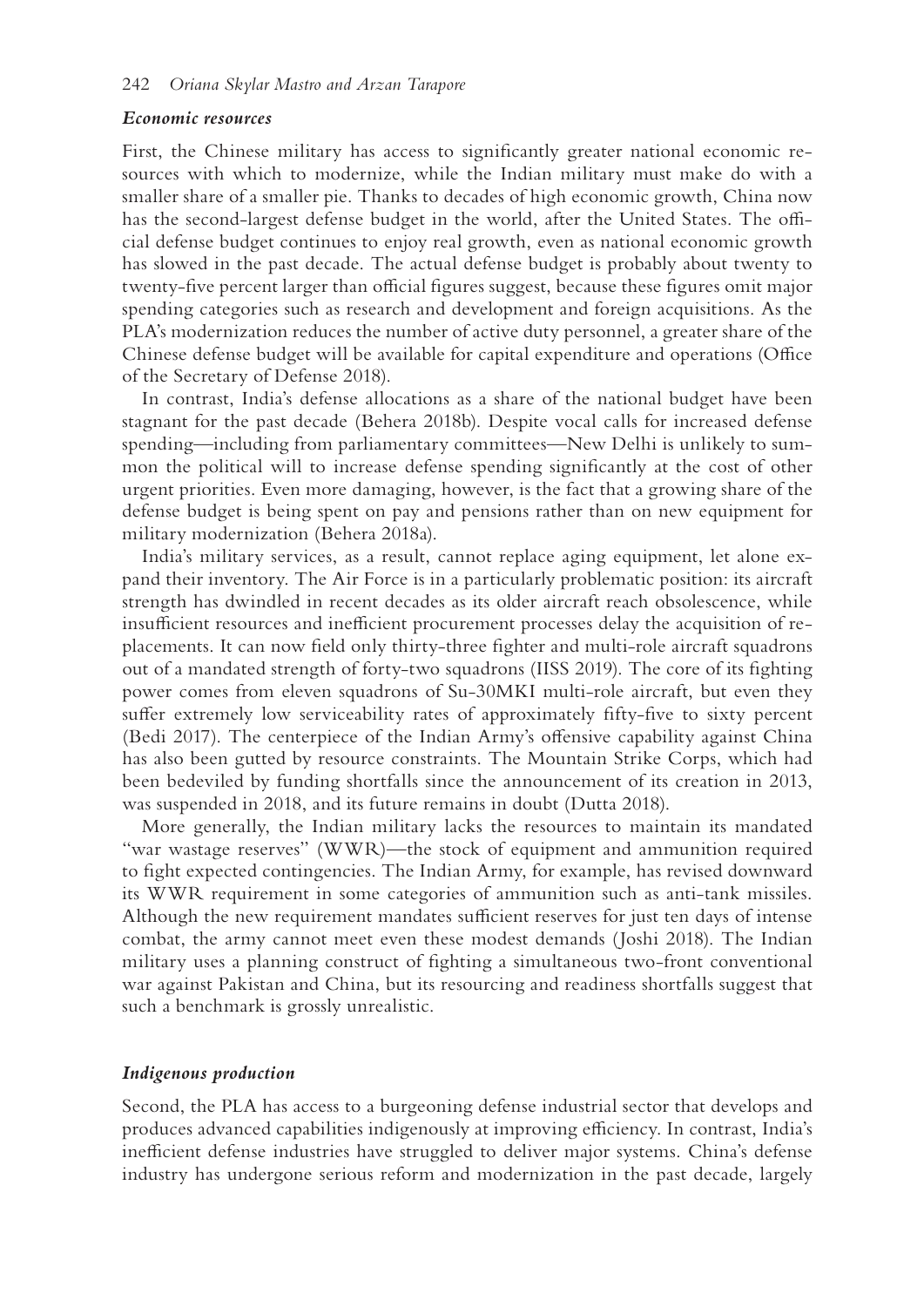in response to President Xi Jinping's strategic push for science and technology innovation to help rejuvenate China by 2050. This 2050 rejuvenation strategy has four major milestones, two of which necessitate indigenous innovation (Office of the Secretary of Defense 2018: 121). Furthermore, the PRC has taken numerous steps to maximize domestic defense development through mixed-ownership reform, which includes extensive civilian–military integration (Yang 2017), and the implementation of the Strategic Support Force, which is intended to pursue "leapfrog development" and the advancement of military innovation (Kania 2017).

As a result, most of the PLA's equipment, weapons, and platforms are made indigenously, with a number of major Chinese state-owned companies competing for contracts. For example, the China State Shipbuilding Corporation and the China Shipbuilding Industry Company have built most of the hundred or so ships purchased by the PLAN over the past ten years (Yeo 2018). In aviation, fighters like the J-10, J-11, and J-20 are built at home, though with Russian knowhow and engines. Three Chinese firms are within the top ten defense companies in the world (Nouwens and Béraud-Sudreau 2018). In the strategic sector of shipbuilding, China now produces its own engine plants and almost all of its shipboard weapons and electronic systems and is almost entirely self-sufficient (Office of the Secretary of Defense 2018).

Critics of China's defense industry point out that its inefficient monopolistic structure undermines domestic innovation, resulting in the need to procure high-tech military equipment abroad (Chase et al. 2015: 125–134). To mitigate these problems, China has recently launched initiatives such as the 13th Defense Science and Technology and Industry Five-Year Plan and the 2025 Defense Science and Technology Plan prepared by the State Administration for Science, Technology, and Industry for National Defense. While some quality deficiencies remain and the aircraft defense industry remains reliant on foreign-sourced aircraft engine components, the remarkable advances in the PLA's capabilities demonstrate that China is rapidly becoming self-sufficient in producing high-quality advanced capabilities and is arguably already self-sufficient in many areas.

India's defense industrial sector is also largely state-owned and monopolistic, but it is highly inefficient due to cumbersome bureaucratic processes and weak institutional capacity. Hindustan Aeronautics Ltd., the monopoly aircraft producer, has long built airframes on license, including the Russian-origin Su-30MKI. But its flagship indigenously developed platform, the Tejas light combat aircraft, was initiated in the early 1980s and did not enter service until 2016—over a decade late, by which time many of its capabilities were already obsolete (Miglani and Wilkes 2015). As a result of such inefficiencies, the Indian military is still heavily reliant on foreign sources of weaponry.

To mitigate its foreign dependence, New Delhi has sought to encourage domestic co-development or co-production of equipment, along with foreign partners. With the Modi government encouraging more indigenous development and production through its "Make in India" program, Indian companies have entered into joint ventures with foreign suppliers. The Defence Research and Development Organisation (DRDO) has a long association with various Russian suppliers and has succeeded in developing some state-of-the-art weapons such as the BrahMos cruise missile. More recently, other joint ventures—for example, between BAE Systems and Mahindra for M-777 self-propelled artillery, and between Boeing and Tata for Apache helicopter fuselages—promise several benefits. They will not only provide technology transfer to India and integrate India into global supply chains for some equipment but also forge deeper strategic partnerships with a more diverse range of suppliers, including the United States, Israel, and France.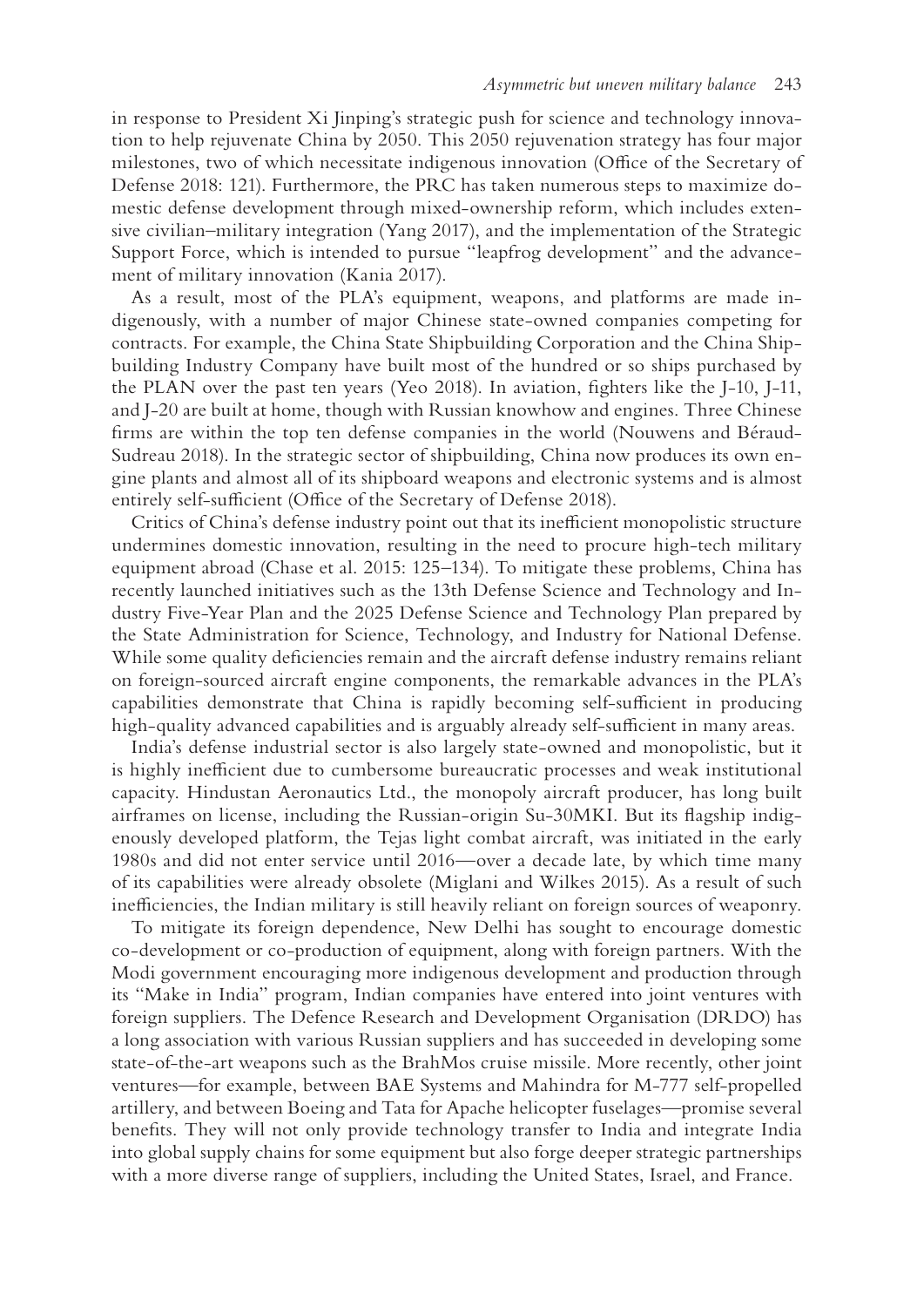#### *Organizational structure*

Third, the PLA has made major organizational changes to consolidate its operational-level command arrangements and improve joint war-fighting, whereas the Indian military continues to lack inter-service coordination at both the strategic and operational levels. The PLA aims to complete its most comprehensive push for restructuring and modernization over the next decade. These reforms will "reinforce the CCP's control of the military, improve the PLA's ability to perform joint operations, increase combat effectiveness, and curb corruption" (Office of the Secretary of Defense 2018: 2). During the 19th Party Congress in October 2017, China reduced the membership of the Central Military Commission from eleven to seven (Office of the Secretary of Defense 2018: 2). The service chiefs were removed from the body, leaving the chairman, vice chairmen, minister of national defense, joint staff department chief, political work department director, and discipline inspection commission secretary (DIA 2019: 15). In theory, the new command structure should facilitate joint operations and decision-making in times of crisis. To improve its ability to conduct joint operations, the PLA has also reorganized its forces from internally focused military regions into a smaller number of joint operational commands.

In contrast, India's Army, Navy, and Air Force have separate command arrangements, acquisition programs, and doctrines. Each service designs and prioritizes its own acquisitions independently of other services. This may create difficulties of interoperability, which undermine combat effectiveness, or it may lead to duplication and inefficiencies. For example, each service operates the Israeli-origin unmanned aerial vehicles (UAVs) Searcher Mk. II and Heron—but each service placed a separate order for each type.

In command and control, in August 2019, Prime Minister Modi announced an intent to establish a Chief of Defense Staff (CDS), who would oversee the military and provide unified military advice to the government—although it remains unclear whether the position will be endowed with the necessary authority. At the operational level, the Army, Navy, and Air Force continue to operate their own single-service geographic commands—seventeen in all, none of which are co-located. India's only tri-service joint command, the Andaman and Nicobar Command, was established to test and develop the practice of joint commands, but it has been starved of resources and institutional support from each of the services. Certain other advances have given the illusion of progress on jointness, such as the creation of an Integrated Defense Staff, the establishment of "joint" agencies for cyber, space, and special operations (each commanded by a single service), and even the promulgation of India's first joint doctrine. But none of these initiatives amount to true jointness in the form of unified operational command or interdependent operational concepts. At the operational level, the absence of joint theater commands impedes the Indian military's ability to coordinate plans, doctrine, and operations. Despite the recommendations of several review commissions, the concept of jointness, at both the strategic and operational levels, has been stillborn due to the resistance or lethargy of individual services, civilian bureaucrats, and political parties (Mukherjee 2016).

#### *Networked capabilities*

Fourth, the PLA has aggressively pursued command, control, computer, communication, intelligence, surveillance and reconnaissance (C4ISR) enabling capabilities, whereas the Indian military retains a personnel-intensive force lacking in networked capabilities. In this pursuit of capabilities for "informatized" war, the PLA has emphasized advanced networked C4ISR and counter-C4ISR technologies, while simultaneously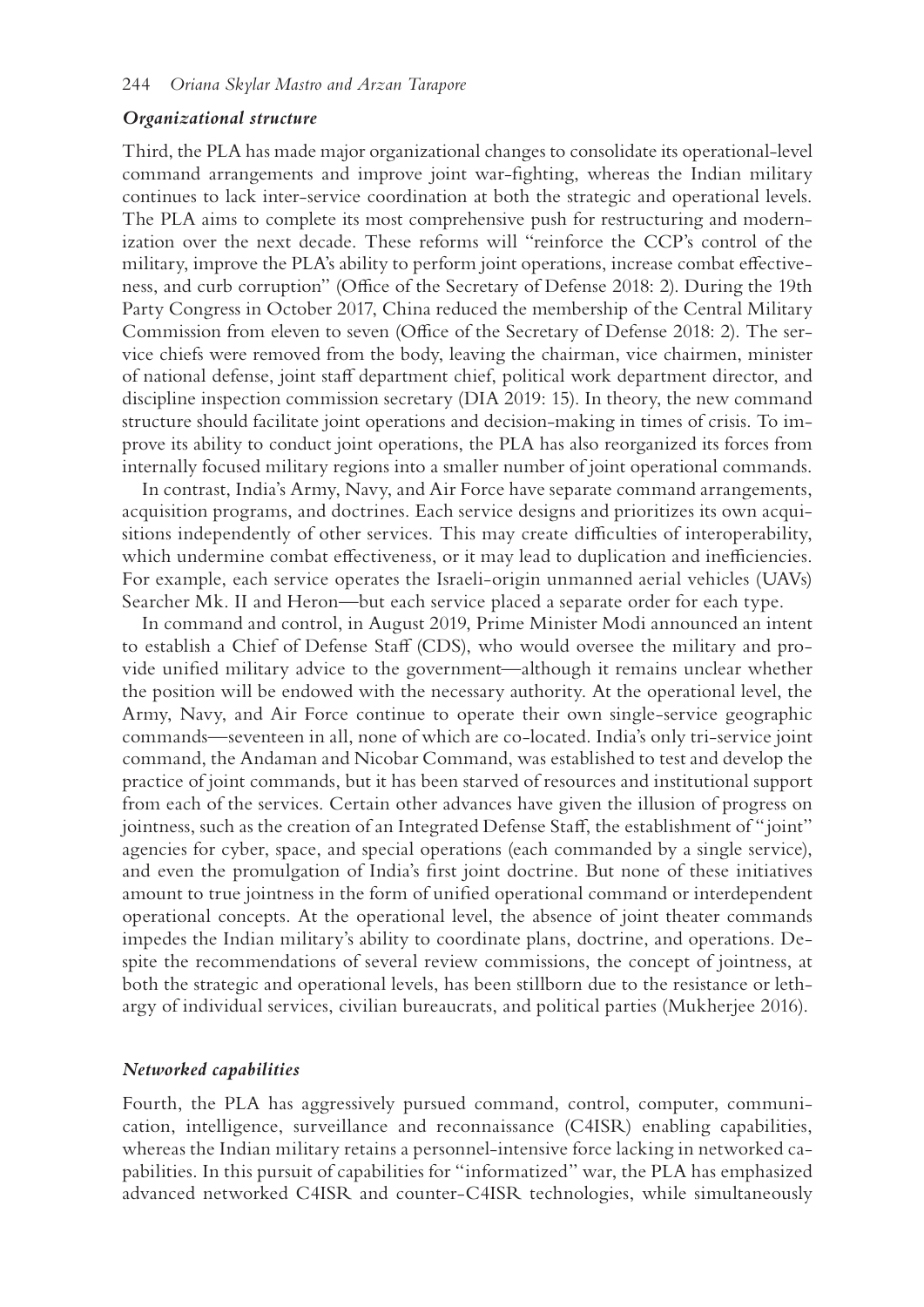reducing the number of personnel in its force. Chinese strategists have determined that defeating an enemy like the United States or Japan will require integration among services and a more robust command and control network. President Xi has also set the following overarching goals for the Chinese military: by 2020, the Chinese military should have basically realized mechanization, made significant progress in information technology, and made a big leap in strategic ability; by 2035, the modernization of national defense and the military should have been largely achieved; and by 2050, the Chinese military should be a world-class force (Gao 2017).

In contrast, India's investments and doctrine have not emphasized intelligence or information technology as a key enabler. The Air Force has sought to upgrade its fighters with the addition of Israeli-made Litening Intelligence, Surveillance, and Reconnaissance (ISR) pods (Egozi 2016), and all of the services are acquiring various types of UAVs to improve their situational awareness. The communications and battlefield management systems, however, lag behind. India's recently acquired P-8I maritime patrol aircraft are highly capable, but for years could not realize their potential without secure communications and data links (Rosen and Jackson 2017: 14). In 2018, India and the United States signed the Communications Compatibility and Security Agreement (COMCASA), which will over time improve India's ability to share secure data and communications with US forces. The Indian Army's battlefield management system is accessible only down to the Brigade level (Katoch 2017), which significantly limits the lower echelons' situational awareness and ability to operate autonomously.

These differences, in areas ranging from national resource allocation to tactical equipment and doctrine, show clearly that the Chinese military has made greater strides in modernization than India's military has. On balance, it is larger, better-equipped, better-organized, and better-prepared for the battlefield of the future. The balance of forces is generally asymmetric. Conflicts, however, are not decided on the basis of arithmetic comparisons between adversaries. A richer analysis of the conventional balance should also consider the strategic context in specific locations where India and China are likely to engage each other.

# **Local military balances**

A military crisis or conflict between China and India is most likely to occur either on their shared land border or, with increasing likelihood, in the Indian Ocean. The land border was the site of China and India's only war, in 1962, and has seen several tense crises and innumerable non-violent troop incursions since then. The Indian Ocean is a more recent arena of strategic competition, as the PLAN now regularly deploys into the area that the Indian Navy for decades considered its sphere of influence. Other geographic locales, such as the South China Sea and other East Asian waters, are unlikely to witness China–India security crises, at least for the next decade, because India has negligible direct security interests or military presence there.

On the land border, military geography favors China. The Tibetan plateau and Taklimakan Desert in Xinjiang are sparsely populated and offer China enormous strategic depth—its major population and industrial centers are far from the LAC. In that relatively flat terrain, China has built all-weather road and rail infrastructure and dual-use airfields that it can use to quickly reinforce its military presence at the border. This infrastructure includes the landmark Qinghai–Tibet railway, which was the first (in 2006) to connect Lhasa to the rest of China and was subsequently extended further toward the border; a new multi-lane expressway along a similar path, construction for which began in 2018; and a host of other road and rail links connecting the border to China's interior.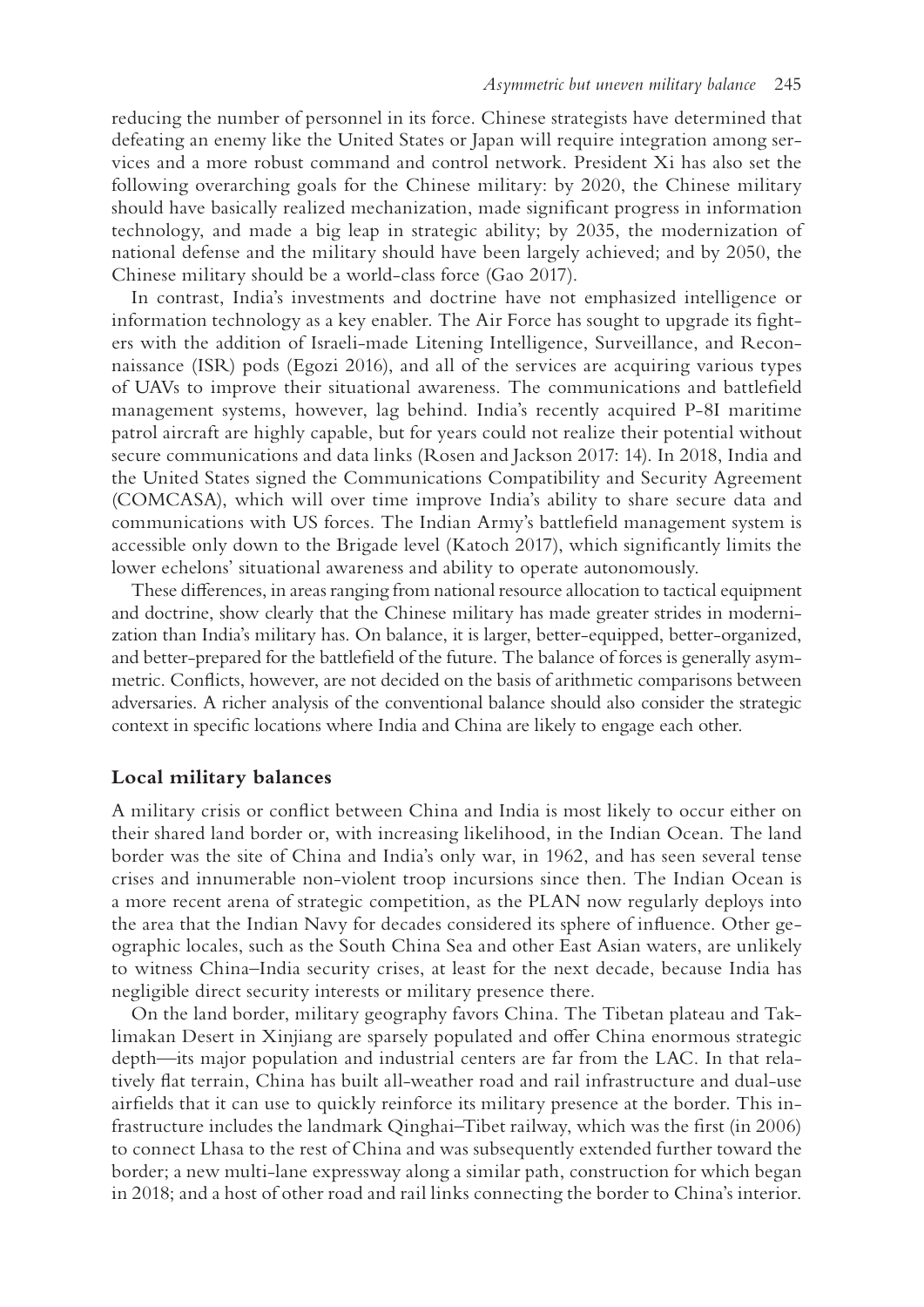China has also built or expanded several airfields in Tibet and Xinjiang, many of which are dual-use facilities, to support economic development and Beijing's political control over its restive provinces. This ground and air infrastructure has been supplemented by telecommunications infrastructure, with an extensive satellite and fiber optic network for both civilian and military communications (Chansoria 2011).

In contrast, the Indian side of the border is extremely mountainous and much closer to major population and industrial centers. Because of its lack of strategic depth and its scarring historical memories of the loss of the 1962 war, India deliberately neglected transport infrastructure near the border for decades, with the expectation that parlous roads would impede any Chinese invasion. Over the past decade, India has sought to reverse this neglect with an ambitious program to build seventy-three new border roads, mostly in the northeast. Bureaucratic delays and a lack of resources, however, have caused the road-building program as a whole to fall severely behind schedule (Singh 2018). Railway construction is even further delayed. But some significant advances have been made, such as the Bogibeel road and rail bridge across the Brahmaputra River, which has greatly improved access to northern Assam and eastern Arunachal Pradesh (Shukla 2018). For the Air Force, India has reactivated fourteen Advance Landing Grounds, bare bases disused since the 1962 war, which can be used to forward deploy aircraft closer to the border in contingencies.

India has deployed more forces close to the LAC than China has; indeed, given India's lack of strategic depth, even Indian garrisons and rear areas are closer to the LAC than their Chinese counterparts. However, given the steep uphill terrain and inadequate lines of communication, these Indian forces would still face delays in reinforcing the border. While recognizing these ground-force shortfalls, the Indian military has sought to develop a more robust offensive capability against China with a combination of armor, aircraft, and missiles. Thus, it raised two new divisions as part of the new Mountain Strike Corps and plans to deploy new variants of BrahMos cruise missiles and its latest Rafale multi-role fighters in Arunachal Pradesh.

China, in contrast, maintains a relatively small (though expanding) force on the border. Consequently, the Indian Army can often assert a stronger tactical position on the LAC—although such advantages may be short-lived and highly localized. In the summer of 2017, for example, Chinese and Indian troops faced off at Doklam, a disputed area at the China–India–Bhutan border tri-junction. Indian soldiers had physically impeded a PLA attempt to extend a road into territory that India recognized as Bhutanese. While the crisis remained non-violent, and both India and China reinforced their positions to the rear, the Indian contingent held a local tactical advantage. The Chinese road-building crew eventually withdrew (Mastro and Tarapore 2017). Within months of the crisis, however, China had built an array of permanent facilities to house a larger forward troop presence adjacent to the Doklam standoff site and a new road extension, also in disputed territory, that Indian forces could not interdict (Bhat 2018).

Beyond the LAC, the PLA can more readily reinforce its positions. It garrisons heavy maneuver formations near major cities such as Urumqi, Nyingchi, and Lhasa that are well-connected to the border with high-capacity roads and railways. In case of contingency, they could be forward deployed to the border and sustained in part through pre-positioned logistics and the rapidly expanding civilian infrastructure for energy and water (Jha 2017). For either side, reinforcing border security or preparing for offensive operations would be a significant logistical undertaking, requiring a large and slow movement of forces that would be observable by the other side.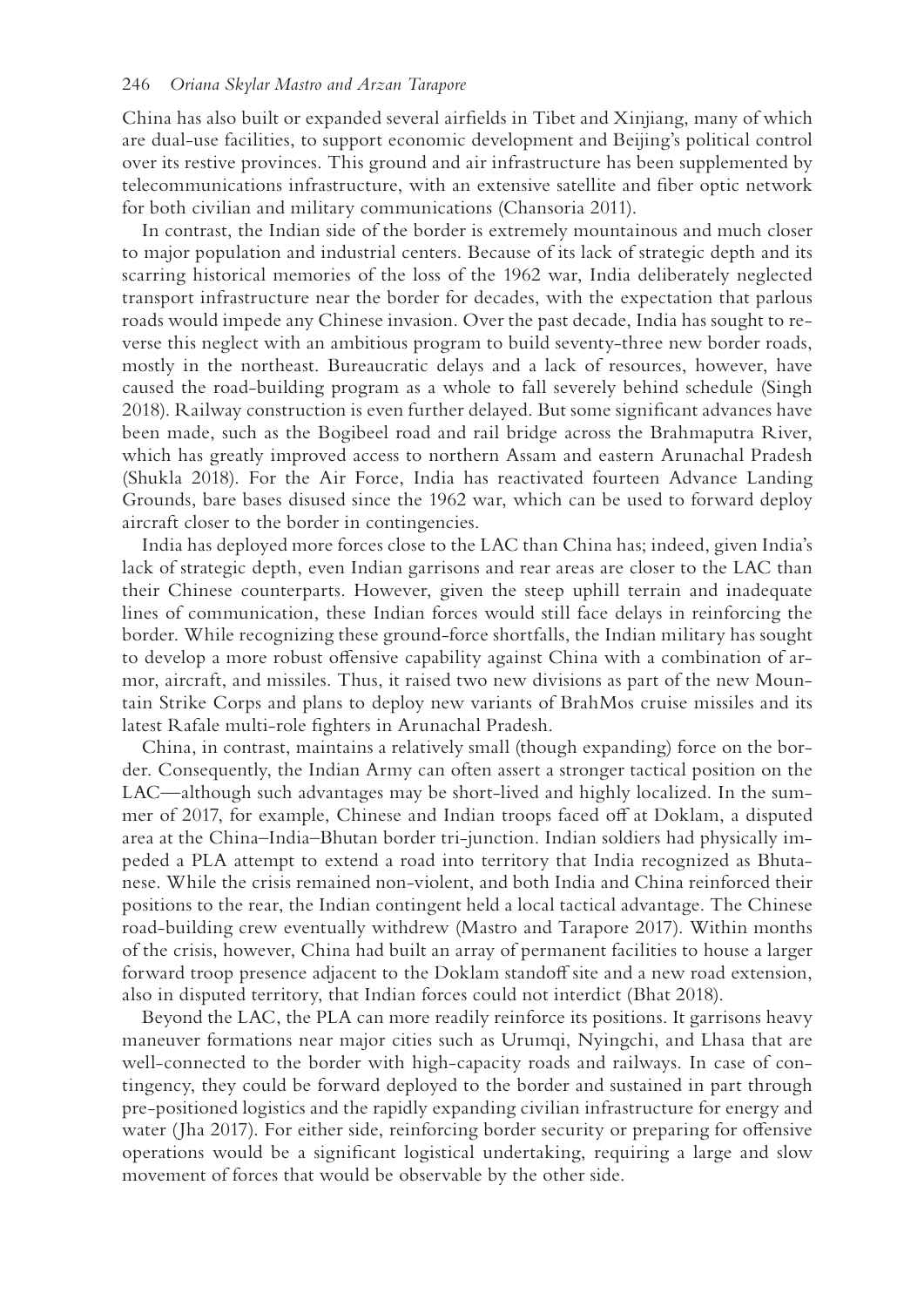Meanwhile, in the Indian Ocean, military geography favors India. The Indian Navy enjoys the advantage of having several home ports nearby, on the Indian Ocean. It can therefore more readily deploy vessels across the area and sustain them for longer periods or at greater distances compared to an extra-regional power like China, whose vessels require greater endurance to operate in the Indian Ocean. India also has the geographic advantage of sitting astride the sea lines of communication (SLOC) upon which China (like all other East Asian states) depends for trade and energy supplies—giving the Indian Navy leverage to interdict Chinese shipping.

From Indian home ports, the Indian Navy can easily deploy to loiter at or screen the Indian Ocean's key chokepoints: the Malacca, Lombok, and Sunda Straits, leading to the Pacific Ocean; the Strait of Hormuz, leading to the Persian Gulf; and the Bab el-Mandeb, leading to the Red Sea. In addition to ships, the Indian Navy operates US-origin P-8I maritime patrol aircraft and has the added advantage of shore-based surveillance and, in a conflict scenario, shore-based cruise missile and air interdiction support. These operating advantages are extended by the Andaman and Nicobar Islands, an Indian territory next to the Malacca Strait. Indian naval and air platforms can project from several bases in the island chain, the home of the Indian military's only joint command, the Andaman and Nicobar Command.

In contrast, the Chinese military must operate in the Indian Ocean with extended supply lines, reducing its vessels' endurance and increasing their vulnerability. While the PLAN has a viable A2AD capability off the Chinese mainland's east coast, any activity in the Indian Ocean is expeditionary: vessels must cross the Malacca Strait and face the constraints of limited logistics and maintenance support. An Indian Ocean presence is, however, an important strategic mission for the Chinese military. Such a presence would allow it to overcome its "Malacca dilemma"—a recognition that China's economic power is highly vulnerable to interdiction through narrow chokepoints, especially the Strait of Malacca.

To mitigate those challenges, China has sought to establish permanent bases and access to facilities across the Indian Ocean littoral. China's first overseas military base, established in Djibouti in 2017, is more than a naval logistics base; it also includes an underground facility, UAVs, and a contingent of marines (US Department of Defense 2018).

China also has various levels of access or control at several other civilian ports in the Indian Ocean under the rubric of the Belt and Road Initiative, Beijing's overall strategy for building transport and energy infrastructure, and through it, economic and political influence across Eurasia (Rolland 2017). China's most secure Indian Ocean foothold is in Pakistan, where it has begun a decades-long program to develop the port of Gwadar and may develop another military base nearby, at Jiwani. China also took control of Hambantota port in Sri Lanka when the local authorities could not make adequate debt repayments. In a similar way, it may gain control of more ports across the Indian Ocean littoral, from Mombasa in Kenya to Kyaukpyu in Myanmar (Szechenyi 2018). While these are all civilian ports, they could serve a military logistics or maintenance function in the future.

India has similarly sought to develop infrastructure across the Indian Ocean, both for its own military uses and to deepen security cooperation with its regional partners. To support its priority mission of enhancing its maritime domain awareness, India has built shore-based surveillance radars in Mauritius, the Seychelles, and Sri Lanka. It fuses data from these and other sensors at the newly established Information Management and Analysis Centre. It has also undertaken to develop port facilities in Sabang, Indonesia at the entrance to the Strait of Malacca and has secured military logistics access to Duqm port in Oman. And it has signed logistics-sharing agreements with the United States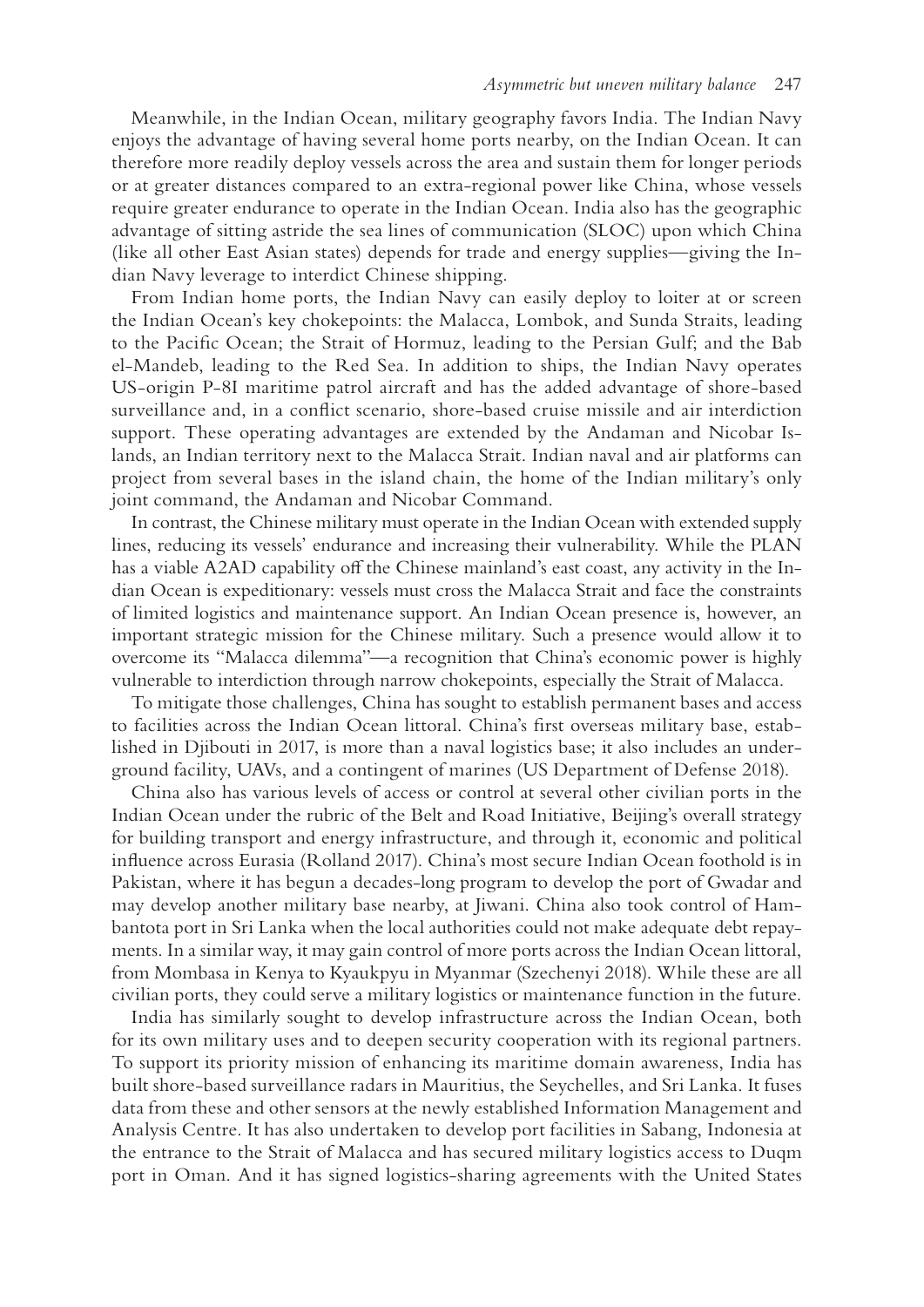and France, enabling Indian ships to receive logistics support from Indian Ocean territories such as Diego Garcia and Réunion (Samanta 2018).

This infrastructure supports an expanding Indian Navy operational presence in the region. India's 2015 maritime security strategy defined the entire Indian Ocean as its primary area of interest. The country's priorities as outlined in this strategy are to protect energy supplies and shipping, provide humanitarian assistance and disaster relief, combat terrorism and piracy, and deter aggression and coercion (Indian Navy 2015). Operationally, the Indian Navy has since 2017 conducted near-constant "mission-based deployments" at several critical locations in the Indian Ocean, including chokepoints, that allow it to monitor the PLAN's presence and to position itself to respond quickly to emergencies (Pandit 2018). The Indian Navy has aggressively accelerated its combined training exercises, both bilaterally and multilaterally, with a growing range of partners, including the United States, Japan, Australia, Singapore, and Indonesia. It has also undertaken a wide range of humanitarian assistance and disaster relief operations, from the Boxing Day tsunami relief across Southeast Asia in 2004 to noncombatant evacuations in Yemen in 2015.

The PLAN has a smaller presence, but it is sufficiently capable to concern New Delhi. China's naval strategy moved explicitly from a coastal defense to an expeditionary posture in 2015, incorporating the newly expanded mission of "open seas protection" of Chinese SLOCs and global maritime interests (The State Council Information Office of the People's Republic of China 2015). China's shipbuilding program has also shifted to favor larger ocean-going platforms (Koh 2018). The PLAN's Indian Ocean deployments are the responsibility of its largest fleet, the South Sea Fleet, which in recent years has begun to launch combat readiness patrols through the South China Sea and—briefly to cross the Lombok and Sunda Straits into the Indian Ocean (US-China Economic and Security Review Commission 2014). To the Indian Navy's surprise and chagrin, PLAN submarines have also docked at Karachi and Colombo ports.

The PLAN has maintained a constant presence in the Indian Ocean since 2008, when it began to deploy a three-ship anti-piracy task force in the Gulf of Aden. With the decline of piracy and the expansion of Chinese security interests, that task force now provides naval support for a range of China's regional interests, including noncombatant evacuations from Yemen and Libya, and is supported by the new Chinese base in Djibouti. Critically, the Gulf of Aden deployment now also serves an important training function for the PLAN, which gains vital expeditionary experience for a wide array of vessels, including submarines (Erickson and Strange 2013; Shinn 2017).

### **Conclusion: relative advantages and implications**

As the foregoing discussion has shown, the conventional military balance between China and India is highly contextual. The PLA remains, in aggregate, a more powerful military. It has the resources to quickly—and, to an increasing extent, indigenously produce large numbers of key weapons systems such as submarines, surface combatants, long-range bombers, tanks, and artillery. It is also more technologically advanced; it fields some fifth-generation aircraft, for example, and has a more robust enabling network of C4ISR. And it has undertaken painful organizational reforms, shedding large numbers of personnel and establishing new joint operational structures to improve its combat effectiveness. On all those measures, the Indian military lags.

Nevertheless, China's advantages are uneven, and the outcome of any specific scenario is unpredictable. The dynamics of a crisis on the LAC would depend on the tactical balance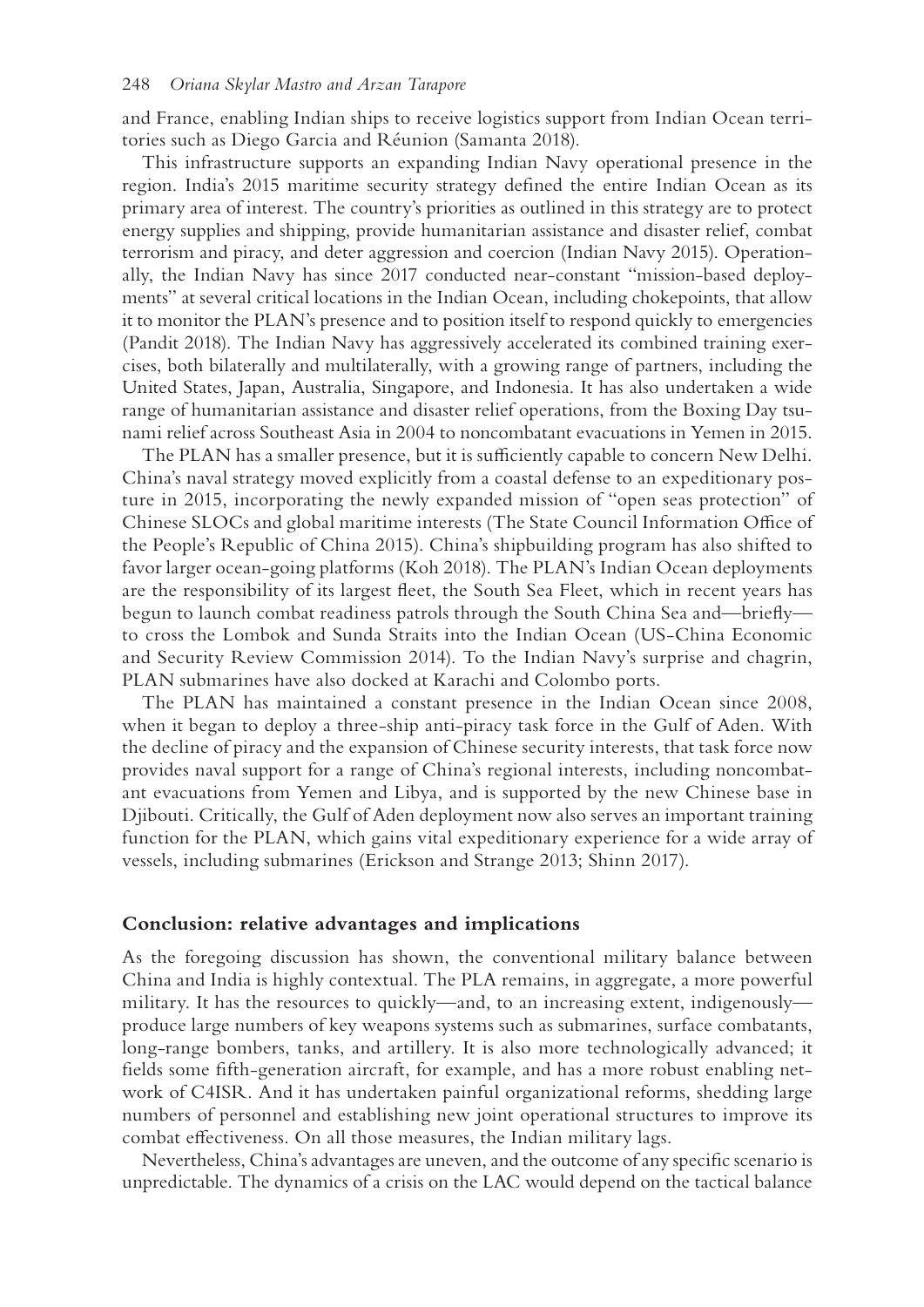<span id="page-9-0"></span>at that particular locale, which varies along the length of the LAC. If such a crisis were to flare into a limited war, the PLA would be better positioned to quickly surge offensive forces to the border, using standoff strikes to gain an operational advantage. In the Indian Ocean, India holds significant advantages and could inflict extensive harm on Chinese military interests by threatening China's shipping, SLOCs, or fixed bases. Depending on the scenario, India may also benefit from military or nonmilitary assistance from its regional partners, with which it has increasingly close defense relationships and shared security interests. However, such options would be highly escalatory, and they would be viable only if India had the political will to expand a local coercive confrontation.

In any scenario, the conventional military balance will play only one part in the strategic outcome. Whether in peacetime deterrence, crisis, or open conflict, contemporary strategic competition involves a wide suite of national capabilities. Nonconventional military power, including cyber exploitation and attacks, ballistic missiles, space-based C4ISR, special forces, and information operations, may play at least as important a role in conflict outcomes as conventional capabilities. Nonconventional and nonmilitary instruments of power, especially political warfare, have become particularly salient in recent years as certain states have begun to use "gray zone" tactics to achieve political goals short of conventional conflict. Indeed, such methods—sometimes known as the "three warfares"—have become a staple of Chinese strategic behavior (Mattis 2018). Thus, while conventional military capabilities offer a highly visible way of comparing China's and India's national power, they are an imprecise and unreliable measure of the likelihood that either state would prevail in strategic competition.

## **Note**

[1](#page-0-0) The first island chain stretches from the Kuril Islands to the Ryukus, Taiwan, the Philippines, and Indonesia. The second island chain stretches from Japan to the Marianas and Micronesia (Vorndick 2018).

# **Bibliography**

- Bedi, R. (2017) "Painful Progress: Indian Air Modernization Inches Forward," *Jane's Defence Weekly* (4 January): 75–88.
- Behera, L. K. (2018a) "Defence Budget 2018–19: The Imperative of Controlling Manpower Cost," *IDSA Issue Brief* (5 February), available online at [https://idsa.in/system/files/issue](https://idsa.in)[brief/ib-defence-budget-2018-19-manpower-cost-lkbehera.pdf.](https://idsa.in)
- Behera, L. K. (2018b) "Examining the Feasibility and Affordability of Raising the Share of Defence Expenditure to Three Percent of GDP," *IDSA Issue Brief* (20 August), available online at [https://idsa.in/system/files/issuebrief/ib-defence-expenditure-gdp-lkbehera-200818.pdf](https://idsa.in).
- Bhat, V. (2018) "China Quietly & Cleverly Finds a New Route to S. Doklam, 7 Months after India Stopped It," *The Print* (19 March), available online at [https://theprint.in/security/ china](https://theprint.in)[quietly-finds-new-route-to-s-doklam-7-months-after-india-stopped-it/43070/](https://theprint.in) (accessed 5 February 2019).
- Chansoria, M. (2011) *China's Infrastructure Development in Tibet: Evaluating Trendlines* (New Delhi: Centre for Land Warfare Studies).
- Chase, M. S., Engstrom, J., Tai, M. C., Gunness, K. A., Harold, S. W., Puska, S. and Berkowitz, S.K. (2015) *China's Incomplete Military Transformation: Assessing the Weakness of the People's Liberation Army (PLA)* (Santa Monica, CA: RAND Corporation).
- DIA (Defense Intelligence Agency) (2019) *China Military Power: Modernizing a Force to Fight and Win* (3 January), available online at [www.dia.mil/Portals/27/Documents/News/Mili](http://www.dia.mil)[tary%20Power%20Publications/China\\_Military\\_Power\\_FINAL\\_5MB\\_20190103.pdf.](http://www.dia.mil)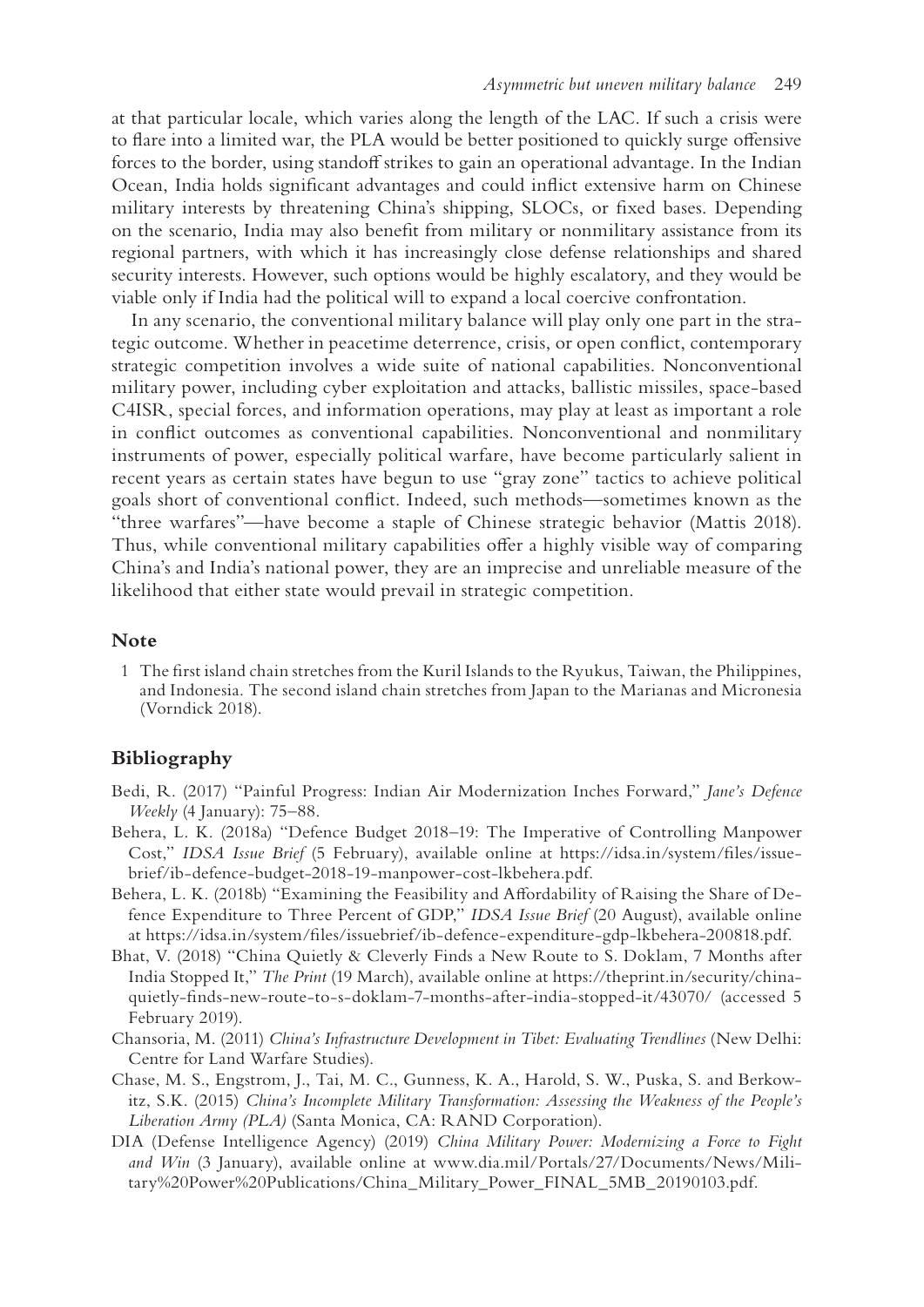#### 250 *Oriana Skylar Mastro and Arzan Tarapore*

- Dutta, S. (2018) "Indian Army puts Mountain Strike Corps Aimed at China in Cold Storage," *The Print* (12 July), available online at [https://theprint.in/defence/indian-army-puts](https://theprint.in)[mountain-strike-corps-aimed-at-china-in-cold-storage/82319/ \(](https://theprint.in)accessed 8 January 2020).
- Egozie, A. (2016) "Rafael Will Supply 164 Examples of Its Litening Targeting Pod to the Indian Air Force, for Use on Four Types of Combat Aircraft Including New Delhi's Sukhoi Su-30 Fighters," *Fight Global* (blog) (29 June), available online at [www.flightglobal.com/news/arti](http://www.flightglobal.com)[cles/india-acquires-litening-targeting-pod-426811/ \(](http://www.flightglobal.com)accessed 5 February 2019).
- Erickson, A. and Strange, A. M. (2013) "No Substitute for Experience: Chinese Antipiracy Operations in the Gulf of Aden," *US Naval War College China Maritime Studies* 10, available online at [www.andrewerickson.com/wp-content/uploads/2013/11/China-Antipiracy-Ops](http://www.andrewerickson.com)[in-GoA\\_CMS10\\_201311.pdf](http://www.andrewerickson.com) (accessed 5 February 2019).
- Gao, C. (2017) "3 Major Takeaways from Xi Jinping's Speech at the 19th Party Congress," *The Diplomat* (18 October), available online at [https://thediplomat.com/2017/10/3-major](https://thediplomat.com)[takeaways-from-xi-jinpings-speech-at-the-19th-party-congress/ \(](https://thediplomat.com)accessed 5 February 2019).
- IISS (International Institute for Strategic Studies) (2019) *The Military Balance 2019* (London: IISS). Indian Navy (2015) "Ensuring Secure Seas: Indian Maritime Security Strategy," available online at [www.indiannavy.nic.in/sites/default/files/Indian\\_Maritime\\_Security\\_Strategy\\_](http://www.indiannavy.nic.in) [Document\\_25Jan16.pdf](http://www.indiannavy.nic.in) (accessed 5 February 2019).Jha, S. (2017) "China's Creeping Invasion of India," *The Diplomat* (6 July), available online at [https://thediplomat.com/2017/07/](https://thediplomat.com) [chinas-creeping-invasion-of-india/ \(](https://thediplomat.com)accessed 5 February 2019).
- Joshi, M. (2018) "Scraping the Bottom of the Barrel: Budgets, Organisation and Leadership in the Indian Defence System," *ORF Special Report* 74 (August), available online at [www.orfon](http://www.orfon-line.org)[line.org/wp-content/uploads/2018/08/ORF\\_Special\\_Report\\_74\\_Defence\\_1.pdf.](http://www.orfon-line.org)
- Kania, E. (2017) "China's Strategic Support Force: A Force for Innovation?" *The Diplomat* (18 February), available online at [https://thediplomat.com/2017/02/chinas-strategic-support](https://thediplomat.com)[force-a-force-for-innovation/ \(](https://thediplomat.com)accessed 5 February 2019).
- Katoch, P. (2017) "Battlefield Management System for Indian Army—Where Are We?" *Indian Defence Review* (31 December), available online at [www.indiandefencereview.com/news/](http://www.indiandefencereview.com) [battlefield-management-system-for-indian-army-where-are-we/](http://www.indiandefencereview.com) (accessed 5 February 2019).
- Koh, C. (2018) "China-India Rivalry at Sea: Capability, Trends and Challenges," *Asian Security* (November), doi: 10.1080/14799855.2019.1539820.
- Mastro, O. (2019) "It Takes Two to Tango: Autocratic Underbalancing, Regime Legitimacy and China's Responses to India's Rise," *Journal of Strategic Studies* 42(1): 114–152.
- Mastro, O. and Tarapore, A. (2017) "Countering Chinese Coercion: The Case of Doklam," *War on the Rocks*, available online at [https://warontherocks.com/2017/08/countering-chinese](https://warontherocks.com)[coercion-the-case-of-doklam/ \(](https://warontherocks.com)accessed 5 February 2019).
- Mattis, P. (2018) "China's 'Three Warfares' in Perspective," *War on the Rocks* (30 January), available online at [https://warontherocks.com/2018/01/chinas-three-warfares-perspective/](https://warontherocks.com)  (accessed 5 February 2019).
- Miglani, S. and Wilkes, T. (2015) "Exclusive: Modi Pushes 'Obsolete' Made-in-India Plane on Reluctant Military," *Reuters* (7 October), available online at [www.reuters.com/article/us](http://www.reuters.com)[india-defence-aircraft-idUSKCN0S10DD20151007](http://www.reuters.com) (accessed 5 February 2019).
- Mukherjee, A. (2016) "Fighting Separately: Jointness and Civil-Military Relations in India," *Journal of Strategic Studies* 40(1–2), doi: 10.1080/01402390.2016.1196357.
- Nouwens, M. and Béraud-Sudreau, L. (2018) "Global Defence-Industry League: Where Is China?" *Military Balance Blog* (blog) (28 August), available online at [www.iiss.org/blogs/](http://www.iiss.org) [military-balance/2018/08/china-global-defence-industry-league](http://www.iiss.org) (accessed 5 February 2019).
- Office of the Secretary of Defense (2018) *Annual Report to Congress: Military and Security Developments Involving the People's Republic of China 2018* (16 May) (Washington, DC: US Department of Defense), available online at [https://media.defense.gov/2018/Aug/16/2001955282/-1/-](https://media.defense.gov) [1/1/2018-CHINA-MILITARY-POWER-REPORT.PDF](https://media.defense.gov) (accessed 5 February 2019).